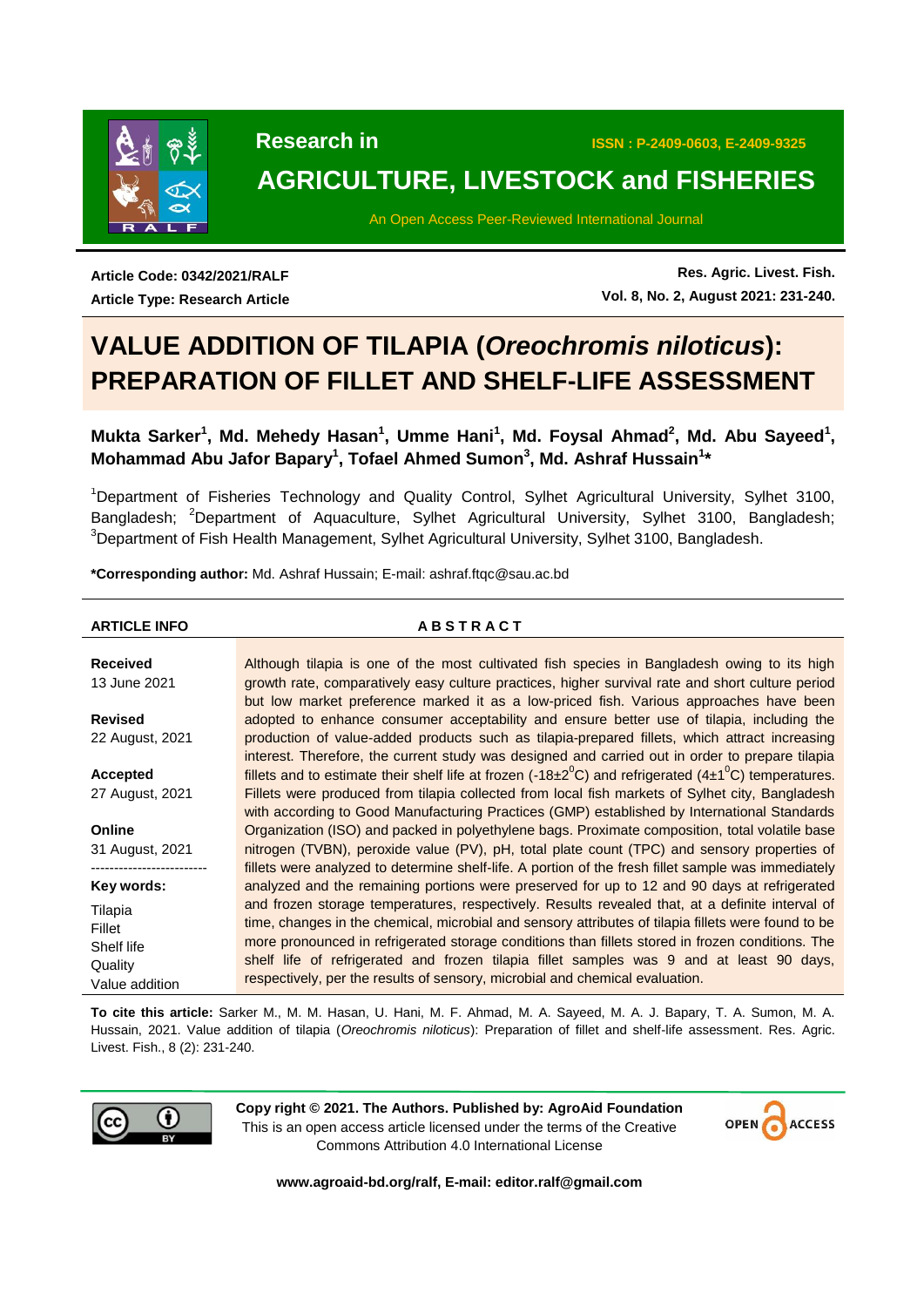# **INTRODUCTION**

Bangladesh is one of the most suitable countries for freshwater aquaculture in the world because of its favorable resources and environmental conditions, thus become one of the world's leading fish producing countries (Debnath et al., 2020; FAO, 2020). The country produced a total of 4.384 million MT fish in FY 2018-19, where nearly 57% of the total fish production contributed by aquaculture (FRSS, 2019). Tilapia is one of the most widely cultivated fish species in the world including Bangladesh due to better growth performance, relatively easy raring practices, better survival rate in adverse condition and short culture period (da Silva Santos et al., 2017; Yasin et al., 2020). Bangladesh produced an amount of 390,559 MT Tilapia in FY 2018-19 which is accounted for 8.91 percent of total fish production (FRSS, 2019). However, tilapia is often considered as low-priced fish species owing to its higher availability and low consumer preference (Mohan Dey et al., 2005; Venugopal et al., 1995). Value addition through production of fish fillet can be an effective strategy to increase consumer acceptability and commercial value, and ensure better utilization of tilapia. With the rapid modernization of the society, demand for ready to eat and/or ready to cook products are gradually growing owing to their convenience (Arason et al., 2010; Yerlikaya et al., 2005). In this viewpoint, value adding and variation of fish products will help to fulfil the ever shifting and diverse demands of the consumers. Value addition is one of the most promising sectors in food processing industry (Vanitha et al., 2013). The value that is added to any product or service through a particular process that may change the nature of raw material is called value addition and the products thus produced are called value-added products (Hu et al., 2012). With the changes in consumer consumption expectations as well as the development of reliable cold-chains, fresh preprocessed fishery products such as fillets are more popular with consumers and producers because of their convenience for processing and cooking (Yu et al., 2020).

Fish is a highly perishable food product due to its chemical composition, neutral pH, and weak connective tissues (Ghaly, 2010; Hassoun and Emir Çoban, 2017; Sumon et al., 2020). Though fish muscle of live fish is usually considered as sterile, fish spoilage commences very swiftly after catch or harvest and during the different stages of the production chain, processing, and subsequent storage conditions (Ghaly, 2010; Mei et al., 2019). Mechanism of fish spoilage is well reported, where it is categorized into three types such as microbial, chemical and enzymatic spoilage (Olatunde and Benjakul, 2018; Hussain et al., 2021). Components of fish body decomposed and new compounds formed during spoilage, which lead to protein degradation and lipid oxidation, as well as changes in fish odor, flavor, and texture (Mei et al., 2019). Therefore, it is of importance to develop effective treatment methods to preserve the quality and extend the shelf life of fish. To date, information regarding tilapia fillet and its shelf life are very scarce but is of importance to identify the time after the tilapia is primarily safe for consumption and its sensory properties and nutritional value remain unchanged and acceptable to the consumer as well as to ensure quality avoid spoilage. Considering the aforementioned facts, the present research is designed and conducted to increase consumer acceptability and better utilization of tilapia through production of tilapia fillet and assess its shelf life preserved at refrigerator (4±1<sup>o</sup>C) and freezing (-18±2<sup>o</sup>C) temperature.

# **MATERIALS AND METHODS**

#### **Collection and preparation of the sample**

Fresh Tilapia fish were collected from local fish markets of Sylhet district. Immediately after collection, the fish were iced properly with crushed ice in an insulated ice box with proper care to maintain premium quality and transported to the laboratory of Fisheries Technology and Quality Control, Sylhet Agricultural University where they were weighed and then washed with clean water, beheaded, eviscerated, skinned and washed with chilled water. The skinned fishes were then filleted according to Good Manufacturing Practices (GMP) established by ISO – International Standards Organization (ISO, 2005) and packed in polyethylene bags. A portion of the fresh sample was analyzed immediately and the remaining portions were stored in refrigerated  $(4\pm1^{\circ}C)$  and frozen storage (-18 $\pm2^{\circ}C$ ) temperature for up to 12 and 90 days, respectively to determine its shelf life.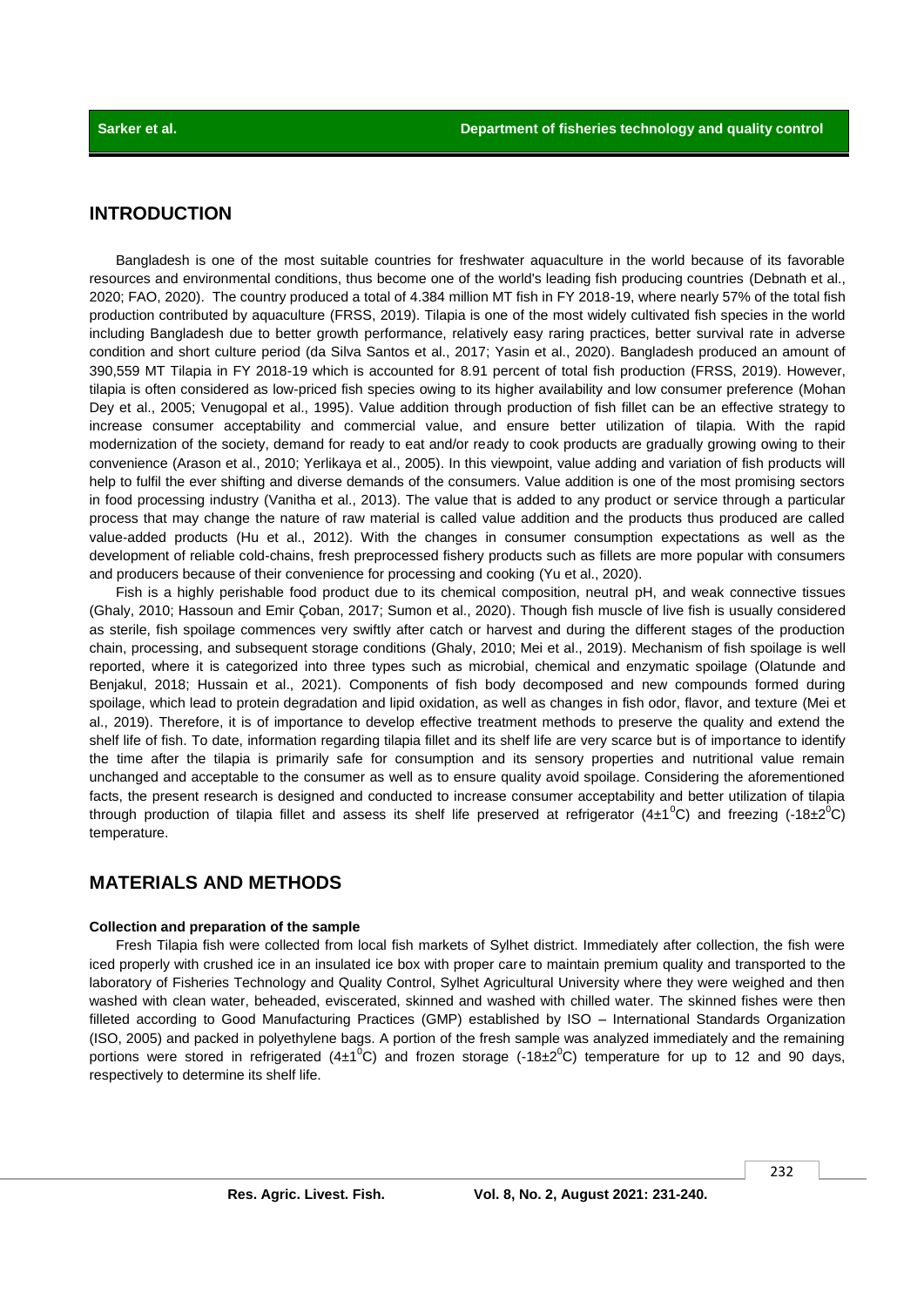#### **Shelf-life assessment**

Shelf-life of Tilapia fillet preserved at refrigerated temperature was assessed up to 12 days at an interval of 3 days. While shelf-life of frozen fillet was evaluated at an interval of 10 days up to 90 days. The samples were obtained from freezer and then thawed properly prior to conduct different experiments. During the whole experiments handling and hygiene were maintained strictly following the EC guidelines. To determine the shelf-life of the product sensory, chemical and microbial quality were analyzed.

#### **Sensory analysis**

Sensory evaluation was performed by selected panel members of Fisheries Faculty, Sylhet Agricultural University who have experience in evaluation of similar products using the acceptance test with a 9-point hedonic scale, scored from 9 (strongly like) to 1 (strongly dislike) (Stone and Sidel, 1998). The attributes evaluated were color, odor, taste, texture and overall acceptability. A score of 5 (neither liked nor disliked) was considered as the indifference region of the affective relationship of the judge to the product. Scores from 6 to 9 were considered as the acceptance region and scores from 1 to 4 as the rejection region.

#### **Chemical analysis**

#### **pH**

A 1 g sample of the fish flesh was homogenized in 10 mL of distilled water and the mixture was filtered. The pH of homogenized filtrate sample was measured using a pH meter (YSI, Model pH10A, USA) at ambient temperature (Erkan et al., 2011).

#### **TVB−N**

Total volatile basic nitrogen (TVB-N) was estimated according to the method delineated by Antonacopoulos and Vyncke (1989). Fish fillet (10 g) was homogenized with 6 % perchloric acid (90 mL) for 1 min in a food blender. The homogenates were filtered through a filter paper (Whatman no. 1) and filtrates alkalized by NaOH (20 %) before distillation duplicate filtrates were distilled in the apparatus (Velp Scientifica, Model UDK 129, Italy). The distillate was titrated with 0.01 N HCl.

#### **Peroxide value (PV)**

Samples of 0.5 g were mixed with 25 mL of a solution of glacial acetic acid and chloroform (ratio 3:2) in a conical flask, and then 1 mL of saturated potassium iodide (14 g KI/10 mL) was added. The mixture was kept in the dark for about 10 min, and then 30 mL of distilled water and 1 mL of freshly prepared 1 % starch were added. After shaking, the samples were titrated again with 0.01 N sodium thiosulfate until the blue color disappeared. The peroxide values were expressed in units of meq/kg of sample (Erkan et al., 2011). The PV was calculated using the following formula: Peroxide value (meq O2/kg muscle) =  $((V-B) \times Nf/W) \times 1,000$  where V is the volume of sodium thiosulfate consumed, B is the volume of normal sodium thiosulfate consumed during a blank titration, W is the weight of the sample (grams) and Nf is the normality of sodium thiosulfate multiplied by a factor.

#### **Microbial analysis**

Total plate count (TPC) was determined according to the method of Hussain et al. (2018). About 20 g fish sample was homogenized with 180 mL sterile saline solution (0.85% NaCl) to prepare 1:10 sample suspension. Additional 10-fold dilutions were prepared with sterile saline solution. An aliquot (0.1 mL) of each sample dilution was spread on triplicate plate count agar (Difco, Haryana, India) and incubated at  $37^{\circ}$ C for 48 h. Microbial counts were expressed as the logarithm of colony forming units per g (log10 CFU/g).

### **Data analysis**

All experimental data were subjected to statistical analysis. One-way ANOVA and post hoc Tukey's test were used to analyze values of parameters and the differences within variables employing SPSS (Version 23.0, IBM, USA). ANOVA of TPC was performed on log-transformed values to assure data normality (Hussain et al., 2018; Khalafalla et al., 2015). Values are expressed as mean  $\pm$  SD; p values < 0.05 were considered statistically significant.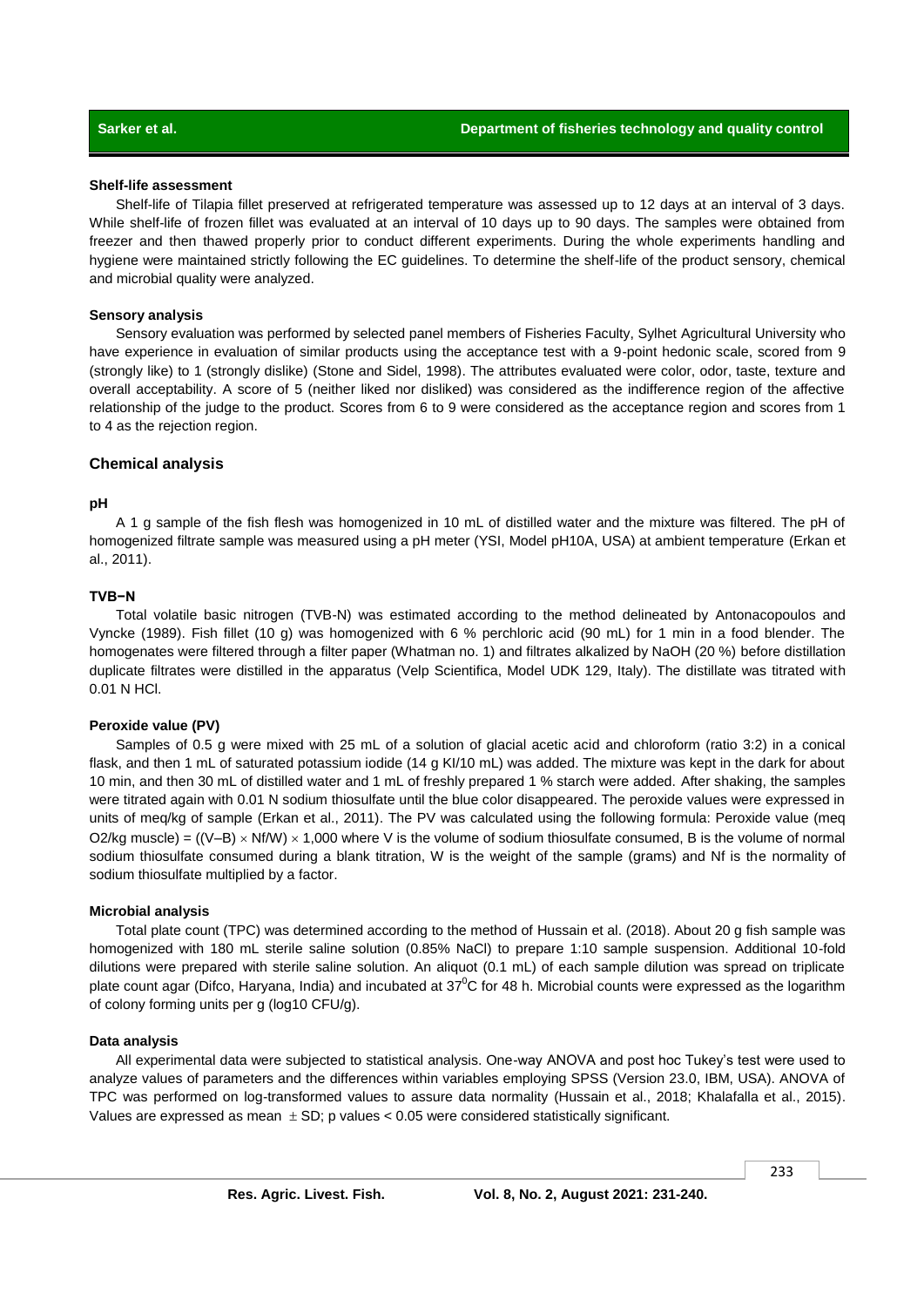# **RESULTS AND DISCUSSION**

#### **pH**

The pH value of muscle indicates the freshness of a fish and also one of the most important factors for preventing food spoilage and microbial growth (Anvari et al., 2013; Ucar et al., 2020). The usual pH of live fish muscle ≈ 7.0 but after death, this value falls noticeably because of rigor mortis and the glycogen is changed to lactic acid (Abbas et al., 2008). In the early period of the study both refrigerated and frozen temperature storage, the low muscle pH reflected the good nutritional condition of the fillets. The initial pH of the study fish sample was 6.45, a similar value has been reported by Simeonidou et al. (1997). In the present study, a gradual increase was seen in pH values of the samples during 12 days storage at  $4^0$ C which are presented in Table 1. At day zero, pH value was  $6.45\pm0.04$  which is very close to day three and 6.69±0.02 and 6.88±0.05 were respectively at day sixth and ninth. However, significantly highest pH (7.16±0.06) recorded at the end of experimental refrigerator period. From the study of Khalafalla et al. (2015), a gradual increase in pH values with storage time from  $6.2\pm0.02$ ,  $6.2\pm0.02$  and  $6.2\pm0.01$  at day zero has been observed to reach  $7.16\pm0.11$ ,  $7.23\pm0.04$  and 7.27±0.01 at 9th, 9th and 18th day of refrigerated storage for C, R and T groups, respectively. Similar results of pH values at day zero of chilled storage were recorded by Sallam (2007) and Zambuchini et al. (2008), while Hernández et al. (2009) reported higher pH values at day zero. Abouel-Yazeed (2013) reported gradual increase in day 3 and then found unacceptable level of pH values in tilapia fish stored at 4˚C in control condition on day 6 till the end of the storage period (day 15). Differences among the initial pH values than those reported in other studies may be due to the species, diet, and season, level of stress during the catch as well as type of muscle.

| <b>Storage</b><br>period<br>(Days) | <b>Parameter</b>             |                               |                              |                              |  |  |  |
|------------------------------------|------------------------------|-------------------------------|------------------------------|------------------------------|--|--|--|
|                                    | рH                           | TVB-N (mg N/100 g)            | PV (meq/kg)                  | TPC (log cfu/g)              |  |  |  |
| $\overline{0}$                     | $6.45 \pm 0.04$ <sup>d</sup> | $7.24 \pm 0.35$ <sup>e</sup>  | $0.02 \pm 0.01$ <sup>d</sup> | $4.68 \pm 0.26$ <sup>e</sup> |  |  |  |
| 3                                  | $6.52 \pm 0.06^{\circ}$      | $17.52 \pm 0.46^{\circ}$      | $1.64 \pm 0.23$ <sup>c</sup> | $5.39 \pm 0.34$ <sup>d</sup> |  |  |  |
| 6                                  | $6.69 \pm 0.02$ <sup>c</sup> | $26.09 \pm 0.67$ <sup>c</sup> | $3.48 \pm 0.35^{\circ}$      | $5.87 \pm 0.13$ <sup>c</sup> |  |  |  |
| 9                                  | $6.88 \pm 0.05^b$            | $30.80 \pm 0.62^b$            | $2.44 \pm 0.14^b$            | $6.65 \pm 0.24^b$            |  |  |  |
| 12                                 | $7.16 \pm 0.06$ <sup>a</sup> | $33.23 \pm 0.48^a$            | $1.93 \pm 0.14^c$            | $7.54 \pm 0.28$ <sup>a</sup> |  |  |  |

**Table 1.** Changes in the pH, TVBN, PV and TPC of tilapia fish fillets stored at 4<sup>o</sup>C for 12 days

Means with the same superscript letters within a column are not significantly different at P < 0.05. Values are means of triplicate determinations ± standard deviation

Frozen temperature observation is presented on Table 2. Initial pH turned between 6.45±0.04 and 6.69±0.01 after 1 month. The value of 30 days was not significantly differed with 40 days. The highest pH value was 6.95±0.07 on the 90th day of the storage which was significantly similar to 70th and 80th days. The pH changes of the present study are in agreement with the findings of Manthey et al. (1988), Ryder et al. (1993) and Arannilewa et al. (2005).

However, it was observed that pH value increased significantly for both the storage temperature. Abbas et al. (2008) reported the increasing value of pH reflect the formation of alkaline bacterial metabolites in spoiling fish. The increasing pH values could be associated to the production of basic components induced by the growth of bacteria Simeonidou et al. (1997). According to Özyurt et al. (2009) pH values above 7.1 are indicative of decomposition in fish. It was evident from the present study that except pH of refrigerated stored fillets at day 12 none of the value exceeded the acceptable limit.

### **TVB-N**

Total volatile bases-nitrogen (TVB-N) is a product of bacterial spoilage and it is often used as an index to assess the keeping quality and shelf life of seafood products (Goulas and Kontominas, 2007; Kostaki et al., 2009). Total volatile basic nitrogen (TVB-N) consists mainly of trimethylamine, dimethylamine, ammonia and other volatile basic nitrogenous compounds (Sallam, 2007a, 2007b). The increase in the TVB-N is due to the activation of spoilage bacteria and endogenous enzymes (Huss, 1995). For several fish species, TVB-N values were reported to increase curvilinearly or linearly with time, and a level of 30 mg muscle TVB-N/100 g has been considered the upper limit above which some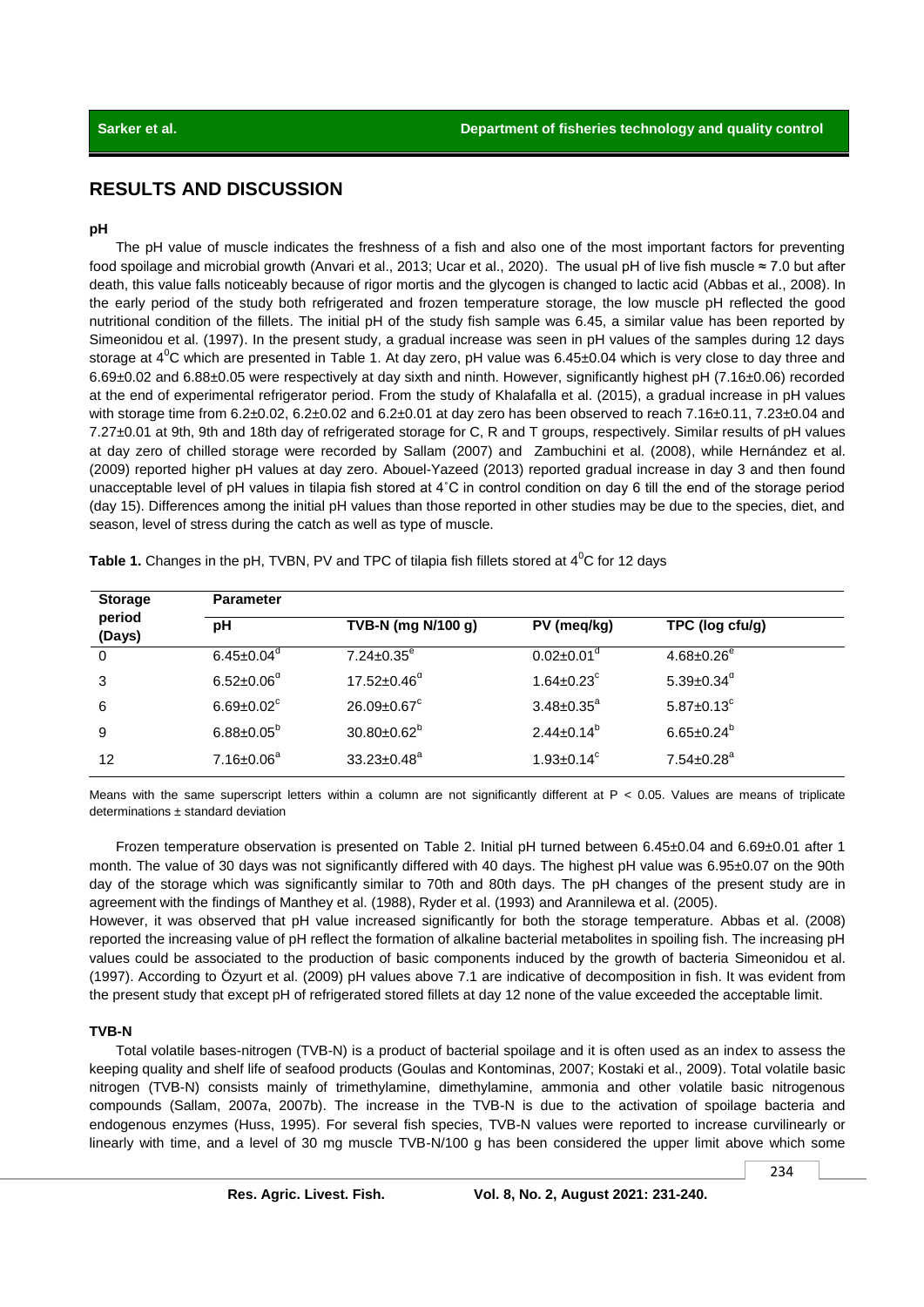#### Department of fisheries technology and quality control

# Sarker et al.

fishing products are considered spoiled and unfit for human consumption (Gökodlu et al., 1998). Gimenez et al. (2002) has been proposed a level of more than 25 mg N/100 g flesh is considered as an unacceptable value in fish and fishery products. Jeya et al. (2005) reported that the TVB-N values of good quality fish are generally less than 25 mg /100 g muscle and above 25-30 mg /100 g indicate that fish is decomposed and inedible.

| <b>Storage</b><br>period<br>(Days) | <b>Parameters</b>             |                                |                               |                                |  |  |
|------------------------------------|-------------------------------|--------------------------------|-------------------------------|--------------------------------|--|--|
|                                    | pH                            | TVB-N (mg N/100 g)             | PV (meq/kg)                   | TPC (log cfu/g)                |  |  |
| $\overline{0}$                     | $6.45 \pm 0.04$               | $7.82 \pm 0.36$                | $0.02 \pm 0.01$ <sup>g</sup>  | $4.68 \pm 0.26^a$              |  |  |
| 10                                 | $6.56 \pm 0.03^e$             | $10.76 \pm 0.89$ <sup>h</sup>  | $0.06 \pm 0.03$ <sup>g</sup>  | $4.52 \pm 0.16^a$              |  |  |
| 20                                 | $6.61 \pm 0.03^e$             | 11.68±0.43 <sup>9</sup>        | $0.11 \pm 0.04$ <sup>f</sup>  | $3.87 \pm 0.10^{bc}$           |  |  |
| 30                                 | $6.69 \pm 0.01$ <sup>d</sup>  | $13.47 \pm 0.23$ <sup>f</sup>  | $0.16 \pm 0.01$ <sup>ef</sup> | $3.66 \pm 0.15^{bcd}$          |  |  |
| 40                                 | $6.72 \pm 0.02$ <sup>cd</sup> | $14.89 \pm 0.16^e$             | $0.19 \pm 0.01^e$             | $3.55 \pm 0.15^{cde}$          |  |  |
| 50                                 | $6.78 \pm 0.07^c$             | 15.36±0.20 <sup>de</sup>       | $0.21 \pm 0.04$ <sup>ef</sup> | 3.24 $\pm$ 0.21 <sup>ef</sup>  |  |  |
| 60                                 | $6.86 \pm 0.04^b$             | $15.92 \pm 0.22$ <sup>cd</sup> | $0.26 \pm 0.03$ <sup>d</sup>  | $2.91 \pm 0.17$ <sup>f</sup>   |  |  |
| 70                                 | $6.89 \pm 0.02^{ab}$          | $16.59 \pm 0.27$ <sup>bc</sup> | $0.32 \pm 0.06^c$             | $3.32 \pm 0.33$ <sup>de</sup>  |  |  |
| 80                                 | $6.92 \pm 0.02^{ab}$          | $16.86 \pm 0.17^b$             | $0.46 \pm 0.02^b$             | $3.68 \pm 0.27$ <sup>bcd</sup> |  |  |
| 90                                 | $6.95 \pm 0.07^a$             | $17.76 \pm 0.43^a$             | $0.57 \pm 0.04^a$             | $3.98 \pm 0.23^{b}$            |  |  |

Table 2. Changes in pH, TVBN, PV and TPC of tilapia fish fillets stored at -18 $\pm 2^0$ C for 90 days

Means with the same superscript letters within a column are not significantly different at P < 0.05. Values are means of triplicate determinations  $\pm$  standard deviation.

Total volatile bases-nitrogen (TVB-N) of refrigerated and frozen stored samples is depicted in Table 1 and 2. The initial TVB-N value of fresh fish fillet was 7.24±0.35mg N/100 g muscle. The TVB-N value of the fillet stored at  $4^{\circ}$ C increased significantly on 3rd day and it rose up to 25 mg at 6th day which reached to  $33.23\pm0.48$  at the last day of refrigeration which can be considered acceptable. Similar findings on refrigerated Nile tilapia fillets were reported from the study of Khalafalla et al. (2015). Abouel-Yazeed (2013) found unacceptable level of TVB-N values in tilapia fish stored at 4°C in control condition on day 6 till the end of the storage period (day 15).

In the current study, the concentration of TVB-N increased during frozen storage from 7.24±0.35 to 17.76±0.43 mg N/100 g (Table 2). The TVB-N content of fish fillets increased progressively during storage in the frozen temperature but did not attain the unacceptable limit (35 mg N/100 g) for human consumption on the 90th day of storage. Based on the standard unacceptable limit for the TVB-N values, the fish samples were acceptable for human consumption up to 90 days of storage. As compared with the initial value, a significant ( $P < 0.05$ ) increase was observed in this parameter on day 10, followed by an increasing trend up to the end of the storage period (Table 4).

As for many fish species, the formation of TVB-N for tilapia fish fillets in the present study increased with the time of frozen storage and by the end of the storage period (day 90), a significantly ( $P < 0.05$ ) higher value of 17.76 $\pm$ 0.43 mg N/100 g was detected for TVB-N in the fish sample (Table 2). The findings of the present study are in agreement with the findings of Emire and Gebremariam (2010). Similar results were reported by Ola and Oladipo (2004) for croaker and by Xue (2000) for yellowtail. A similar increase in TVB-N has been also reported in iced cuttlefish by Subramanian (2007). Slight differences may be due to the differences in the types of species, catching season and region, age and sex of the fish (Sadok et al., 1996).

### **PV**

The peroxide value (PV) is a very important characteristic of lipid quality which provides a quantitative measure of hydroperoxide (ROOH) levels. The measurement of hydroperoxides provides an estimate of the overall oxidation status for lipids and lipid-containing foods especially in the primary phase of oxidation, generally known as the induction period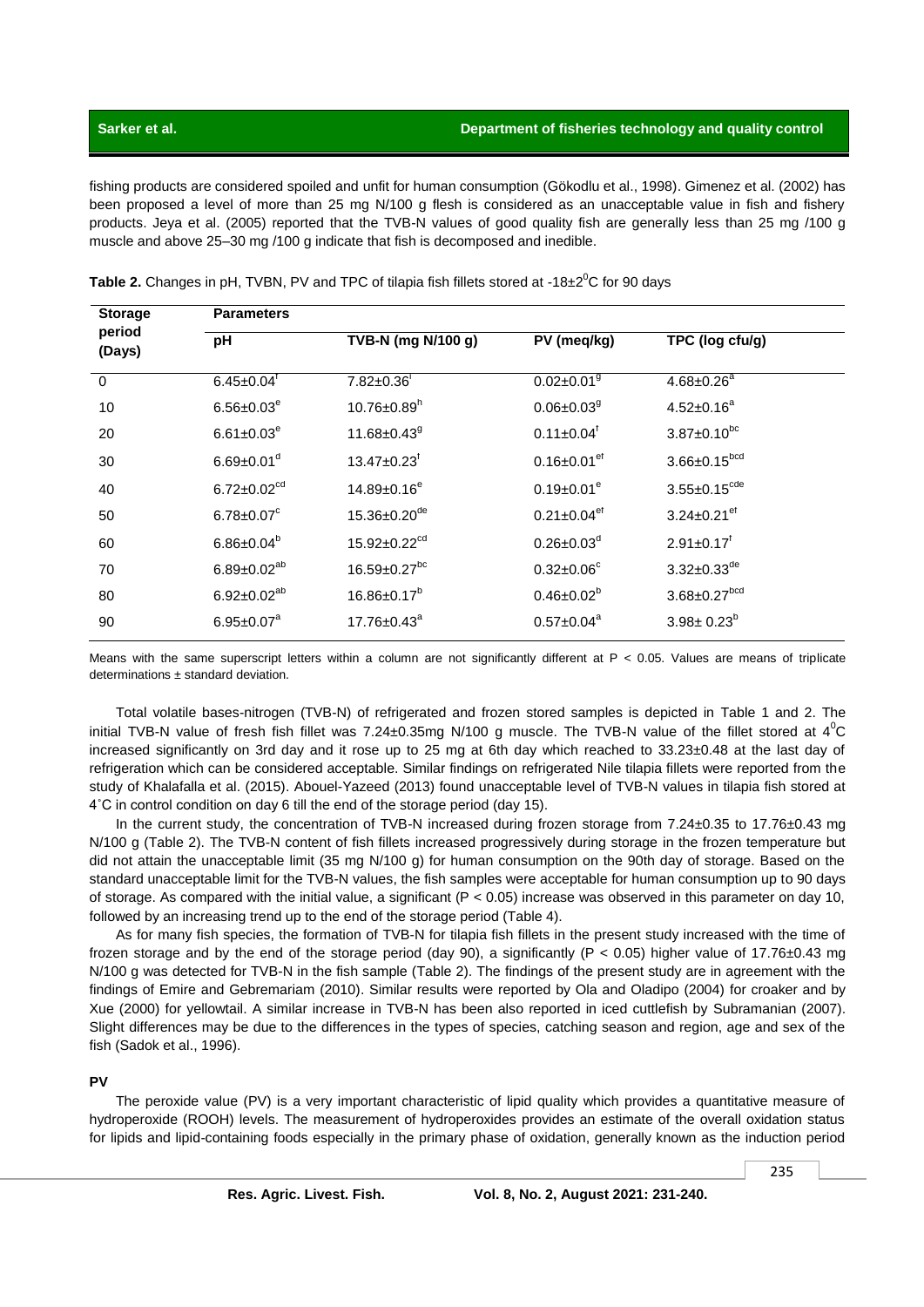(Emir Çoban and Patir, 2013). The hydroperoxide subsequently decompose and turn into secondary products such as hydrocarbons, alcohols, aldehydes, and ketones (Gardner, 1989). For estimating the secondary oxidation, the most common method is titrimetric and colorimetric, used for monitoring the oxidation state of lipids include the peroxide value (PV), anisidine value (AV), 2-thiobarbituric acid reactive substances (TBARS), carbonyl value, and total polar compounds (Fritsch, 1981).

The mean PV value of refrigerated and frozen stored tilapia fillets is depicted in Table 1 and 2, respectively. The initial PV value of fresh tilapia fish fillet was 0.02±0.01 meq/kg. Alparslan et al. (2016) reported the primary PV in shrimps was 1.02 meg  $O_2$ /kg at the Control condition which is higher than tilapia. At  $4^{\circ}$ C temperature storage, significantly the highest (3.48±0.35 meq/kg) PV recorded on day 6 and then it fell gradually and at day 12 it was 1.93 meq/kg. There was no significant difference in PV of refrigerated stored fillets between 3rd and 12th day. There was a slow growth of PV concentration with increasing storage time, after 90 days at frozen storage. At the end of the frozen storage period the value of PV reached 0.02±0.01 to 0.57±0.04 meq/kg. Boran et al. (2006) estimated the limit of peroxide value for quality and acceptability of oils for human consumption is 8 meq/kg. From the findings of the present study, it is evident that the PV value of tilapia fillets stored in refrigerated and frozen storage is in acceptable limits throughout the storage periods.

#### **TPC**

Total plate count (TPC) is used as an acceptability index for fish products because of the effect of bacteria in spoilage. Yearly, almost thirty percent of world's food production is lost due to microbial spoilage. The changes in TPC with  $4^{\circ}$ C and -18<sup>0</sup>C storage time in all groups were presented in Table 1 and 2, respectively. At refrigerator temperature the initial quality of the fish used in the study was good, as indicated by a low initial bacterial count (4.68±0.26 log cfu /g), which further significantly increased at the next two observation. The significantly highest  $(7.54\pm0.28 \text{ log} \text{ c} \text{fu/g})$  TPC recorded at 12th The initial bacterial count of the untreated double filleted sardine was higher than the values reported by Ababouch et al. (1996) for fresh sardines, which could be due to the handling in preparation of double filleted sardine. With the storage period, the counts showed an increasing trend. Ozogul et al. (2017) reported that the initial TMAB count for the control group of cold-stored sea bass fillets was 2.97 log cfu/g and increased with the storage period, reaching to maximum value of 11.13 log cfu/g on the last day of the storage (day 12). In this respect, ICMSF (1986) stated that the upper acceptability limit of total viable bacterial count in fresh fish is 7 log CFU/g flesh, and 6 log CFU/g is the maximum permissible limit of APC recommended by EOS (2005) in chilled fish. At the beginning of the frozen storage, TBC was determined as 4.68±0.26 log cfu/g and after 10 days it was not significantly differed. The lowest value estimated 60th days.

| <b>Storage period</b><br>(Days) | <b>Parameter</b>             |                              |                              |                              |                              |  |
|---------------------------------|------------------------------|------------------------------|------------------------------|------------------------------|------------------------------|--|
|                                 | <b>Colour</b>                | <b>Odour</b>                 | Taste                        | <b>Texture</b>               | <b>Overall acceptability</b> |  |
| $\Omega$                        | $9.00 \pm 0.00^a$            | $8.77 \pm 0.22$ <sup>a</sup> | $8.83 \pm 0.10^a$            | $8.73 \pm 0.15^{\circ}$      | $8.82 \pm 0.06^{\circ}$      |  |
| 3                               | $8.09 \pm 0.30^b$            | $7.78 \pm 0.15^b$            | $7.55 \pm 0.34^b$            | $6.86 \pm 0.28$ <sup>b</sup> | $7.59 \pm 0.31^{b}$          |  |
| 6                               | $7.36 \pm 0.22$ <sup>c</sup> | $6.41 \pm 0.39$ <sup>c</sup> | $6.39 \pm 0.23$ <sup>c</sup> | $5.76 \pm 0.10^c$            | $6.40 \pm 0.17^c$            |  |
| 9                               | $5.79 \pm 0.10^{\circ}$      | $5.45 \pm 0.27$ <sup>d</sup> | 5.36 $\pm$ 0.53 <sup>d</sup> | $5.03 \pm 0.18$ <sup>d</sup> | $5.63 \pm 0.13^d$            |  |
| 12                              | $4.97 \pm 0.18$ <sup>e</sup> | $4.68 \pm 0.24$ <sup>e</sup> | $4.17 \pm 0.17^e$            | $3.97 \pm 0.29$ <sup>e</sup> | $4.36 \pm 0.25$ <sup>e</sup> |  |
|                                 |                              |                              |                              |                              |                              |  |

**Table 3.** Sensory scores of tilapia fillet stored at 4<sup>°</sup>C for 12 days

Means with the same superscript letters within a column are not significantly different at P < 0.05. Values are means of triplicate determinations ± standard deviation.

#### **Sensory evaluation**

Sensory evaluation is the most popular way of assessing the freshness of fish. It is fast, simple, and provides immediate quality information (Reineccius, 1991). The sensory evaluation of the product is an important quality criterion by which the consumer can judge the acceptability of product appearance. Sensory score for the attributes like appearance, color, odor and overall acceptability of the of Tilapia fillets during 16 days of cold storage (4<sup>0</sup>C and -18<sup>0</sup>C) are shown in Table 3 and 4, respectively. All the sensory attributes scores showed a declining trend. It is well known that fish spoilage causes the subsequent development of strongly fishy, sour and putrid odours, and fish are then distinctly rejected for consumption by any taste panel.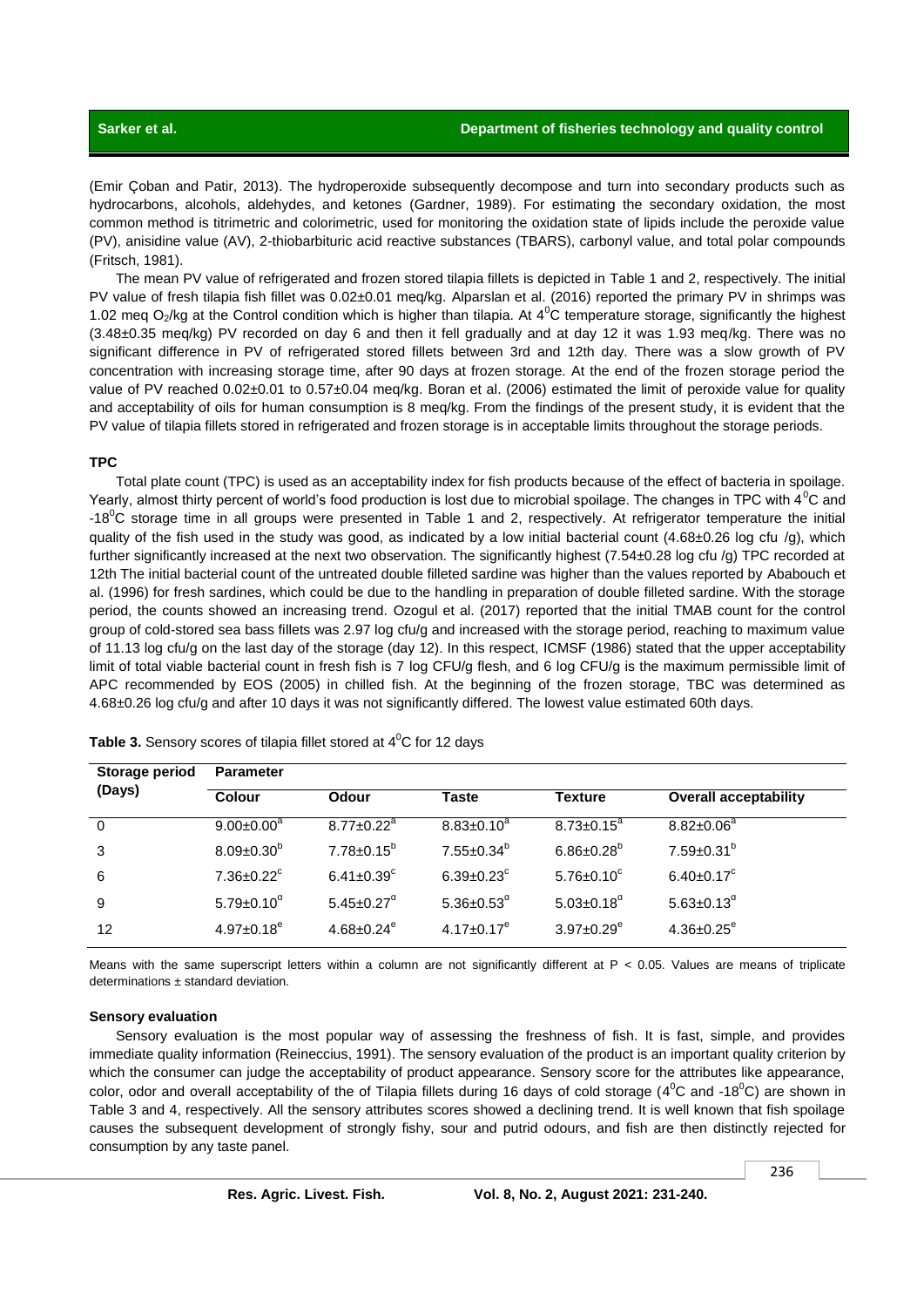## Sarker et al.

| Storage period | <b>Parameter</b>              |                              |                              |                               |                              |
|----------------|-------------------------------|------------------------------|------------------------------|-------------------------------|------------------------------|
| (Days)         | <b>Colour</b>                 | <b>Odour</b>                 | <b>Taste</b>                 | <b>Texture</b>                | <b>Overall Acceptability</b> |
| $\Omega$       | $9.00 \pm 0.00^a$             | $8.77 \pm 0.22$ <sup>a</sup> | $8.83 \pm 0.10^a$            | $8.73 \pm 0.15^a$             | $8.82 \pm 0.06^a$            |
| 10             | $8.72 \pm 0.17^b$             | $8.57 \pm 0.09^a$            | $8.69 \pm 0.07^a$            | $8.27 \pm 0.25^b$             | $8.63 \pm 0.09^a$            |
| 20             | $8.49 \pm 0.15$ <sup>c</sup>  | $8.29 \pm 0.14^b$            | $8.47 \pm 0.11^b$            | $8.10\pm0.20^{bc}$            | $8.29 \pm 0.13^{b}$          |
| 30             | $8.18 \pm 0.26$ <sup>d</sup>  | $8.04 \pm 0.10^c$            | $8.25 \pm 0.17^c$            | $7.85 \pm 0.33$ <sup>c</sup>  | $8.02 \pm 0.28$ <sup>c</sup> |
| 40             | $8.01 \pm 0.16^{d}$           | $7.61 \pm 0.16$ <sup>d</sup> | $8.02 \pm 0.22$ d            | $7.04 \pm 0.28$ <sup>d</sup>  | $7.78 \pm 0.09$ <sup>c</sup> |
| 50             | $7.73 \pm 0.19^e$             | $7.53 \pm 0.18$ <sup>d</sup> | $7.91 \pm 0.10$ <sup>d</sup> | $6.84 \pm 0.21$ <sup>de</sup> | $7.47 \pm 0.17$ <sup>d</sup> |
| 60             | $7.33 \pm 0.23$ <sup>f</sup>  | $7.28 \pm 0.19^e$            | $7.61 \pm 0.14^e$            | $6.57 \pm 0.23^e$             | $7.23 \pm 0.18$ <sup>d</sup> |
| 70             | $7.11 \pm 0.12$ <sup>fg</sup> | $6.79 \pm 0.26$              | $7.00 \pm 0.27$ <sup>t</sup> | $6.21 \pm 0.24$ <sup>t</sup>  | $6.68 \pm 0.37$ <sup>e</sup> |
| 80             | $6.89 \pm 0.11$ <sup>gh</sup> | $6.51 \pm 0.17$ <sup>g</sup> | $6.80 \pm 0.21$              | $6.09 \pm 0.19$ <sup>f</sup>  | $6.49 \pm 0.23^e$            |
| 90             | $6.67 \pm 0.22$ <sup>h</sup>  | $6.17 \pm 0.31$ <sup>h</sup> | $6.36 \pm 0.16$ <sup>9</sup> | 5.73 $\pm$ 0.31 $9$           | $6.16 \pm 0.18$ <sup>r</sup> |

Table 4. Sensory scores of tilapia fillet stored at -18<sup>0</sup>C for 90 days

Means with the same superscript letters within a column are not significantly different at P < 0.05. Values are means of triplicate determinations ± standard deviation.

In this evaluation test, frozen temperature showed high acceptability ( $P$  <0.05) in most of the studied sensory characteristics throughout the storage period than the refrigerator temperature. Sample was considered to be acceptable for human consumption until the sensory score reached 4 (Ojagh et al., 2010). At the present study, Acceptability reached at 4.36 $\pm$ 0.25 on the 12th days in 4<sup>o</sup>C storage. However, without the highlighted day never the acceptability as low near 4 estimated throughout the refrigerator and frozen experimented period.

# **CONCLUSION**

The production of tilapia fillets could be a promising option for fish farmers in Bangladesh looking to improve profits by increasing market acceptability and optimizing tilapia utilization. Proper fillet preparation and storage are important for a higher-quality product. The shelf-life of tilapia fillet stored in refrigerated conditions was found to be 9 days in this research. Frozen fillet, on the other hand, had a shelf life of at least 90 days. As a result, future research should concentrate on the shelf-life of fillets that have been frozen for a longer period of time. Furthermore, government and non-government initiatives are critical for providing fillet preparation training as well as the requisite monetary and technical support to fish farmers and entrepreneurs, which will aid in ensuring better tilapia utilization and increasing market acceptability.

# **CONFLICT OF INTEREST**

The authors declare that they have no competing interests.

# **ACKNOWLEDGMENT**

The authors are grateful to the University Grants Commission (UGC) of Bangladesh for funding this project (Grant #027) through Sylhet Agricultural University Research System (SAURES), Sylhet, Bangladesh,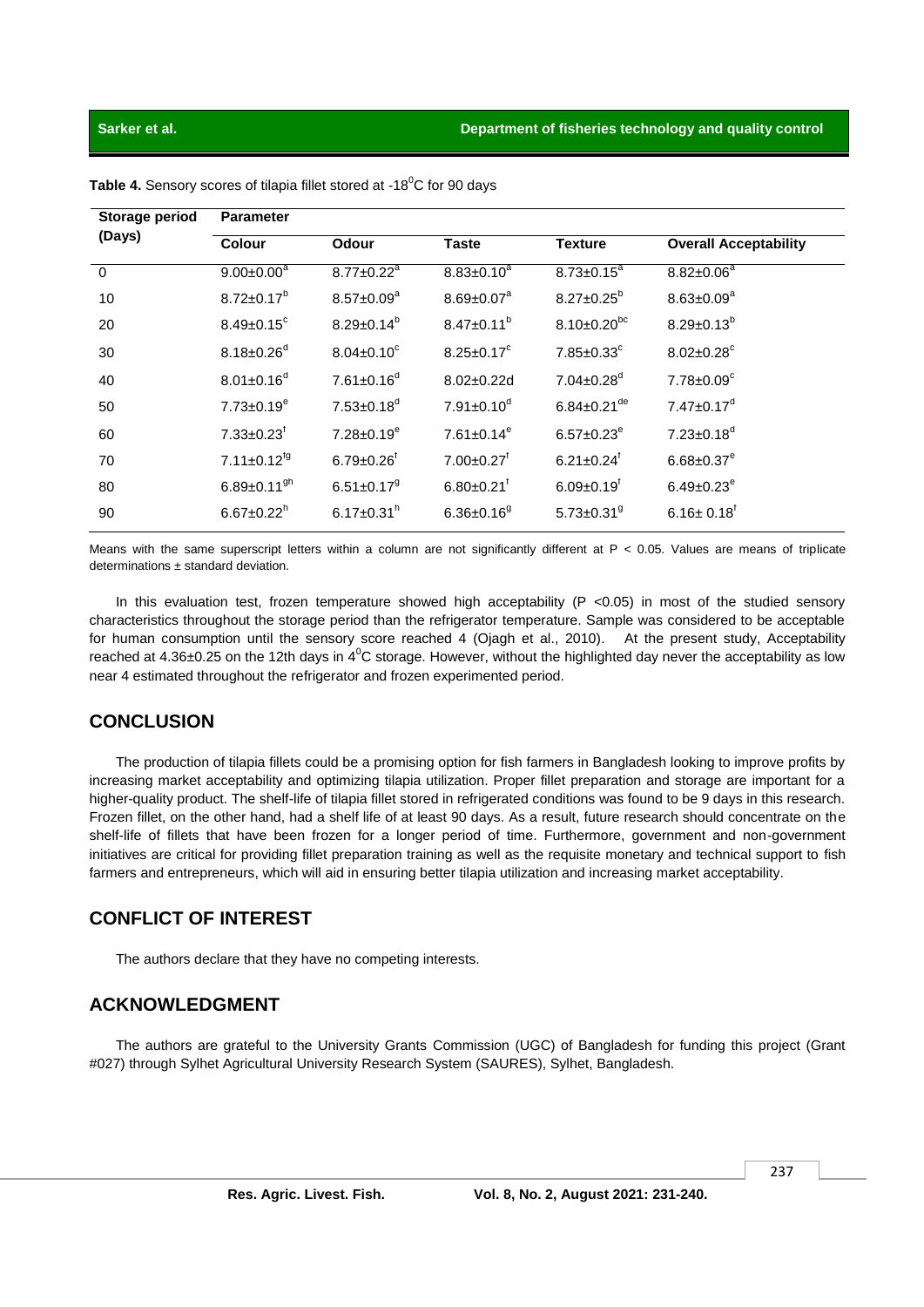# **REFERENCES**

- 1. Ababouch LH, Souibri L, Rhaliby K, Ouahdi O, Battal M and Busta FF, 1996: Quality changes in sardines (*Sardina pilchardus*) stored in ice and at ambient temperature. Food Microbiology, 13(2): 123–132.
- 2. Abbas KA, Mohamed A, Jamilah B and Ebrahimian M, 2008: A review on correlations between fish freshness and pH during cold storage. American Journal of Biochemistry and Biotechnology, 4(4): 416–421.
- 3. Abouel-Yazeed AM, 2013: Maintaining quality and extending shelf–life of Tilapia *Oreochromis niloticus* fish during storage at 4 C. Journal of the Arabian Aquaculture Society, 8(2): 293–306.
- 4. Alparslan Y, Yapıcı HH, Metin C, Baygar T, Günlü A and Baygar T, 2016: Quality assessment of shrimps preserved with orange leaf essential oil incorporated gelatin. LWT - Food Science and Technology, 72: 457–466. https://doi.org/10.1016/j.lwt.2016.04.066
- 5. Antonacopoulos N and Vyncke W 1989: Determination of volatile basic nitrogen in fish: A third collaborative study by the West European Fish Technologists' Association (WEFTA). Zeitschrift Für Lebensmittel-Untersuchung Und Forschung, 189(4): 309–316.
- 6. Anvari M, Rezaei M and Kim SM 2013: Effects of Previous Gutting on Biochemical Changes and Profile of Long‐ Chain Polyunsaturated Fatty Acids in Cold‐Smoked Kutum (*Rutilus frisii kutum*) Stored at Room Temperature (25±2C). Journal of Food Biochemistry, 37(6): 742–747.
- 7. Arannilewa ST, Salawu SO, Sorungbe AA and Ola-Salawu BB 2005: Effect of frozen period on the chemical, microbiological and sensory quality of frozen tilapia fish (*Sarotherodun galiaenus*). African Journal of Biotechnology, 4(8): 852–855.
- 8. Arason S, Karlsdottir M, Valsdottir T, Slizyte R, Rustad T, Falch E and Jakobsen G, 2010: Maximum resource utilisation-value added fish by-products. Nordic Council of Ministers.
- 9. Boran G, Karaçam H and Boran M, 2006: Changes in the quality of fish oils due to storage temperature and time. Food Chemistry, 98(4): 693–698.
- 10. da Silva Santos FM, da Silva AIM, Vieira CB, de Araújo MH, da Silva ALC, das Graças Carneiro-da-Cunha M and de Souza Bezerra R, 2017: Use of chitosan coating in increasing the shelf life of liquid smoked Nile tilapia (*Oreochromis niloticus*) fillet. Journal of Food Science and Technology, 54(5): 1304–1311.
- 11. Debnath P, Hussain MA and Nasren S, 2020: Fish diversity of Halir Haor, Sunamganj, Bangladesh: A checklist. International Journal of Natural and Social Sciences, 7(4): 73–80. https://doi.org/10.5281/zenodo.4383843
- 12. Emir Çoban Ö and Patir B, 2013: Antimicrobial and antioxidant effects of clove oil on sliced smoked *Oncorhynchus mykiss*. Journal of Consumer Protection and Food Safety, 8(3): 195–199. https://doi.org/10.1007/s00003-013-0823-2
- 13. Emire SA and Gebremariam MM, 2010: Influence of frozen period on the proximate composition and microbiological quality of Nile tilapia fish (*Oreochromis niloticus*). Journal of Food Processing and Preservation, 34(4): 743–757.
- 14. EOS, 2005: Standard specifications for chilled and frozen fish fillets. Egyptian organization for standardization (EOS). Egypt.
- 15. Erkan N, Tosun ŞY, Ulusoy Ş and Üretener G, 2011: The use of thyme and laurel essential oil treatments to extend the shelf life of bluefish (*Pomatomus saltatrix*) during storage in ice. Journal Für Verbraucherschutz Und Lebensmittelsicherheit, 6(1): 39–48.
- 16. FAO, 2020: The State of World Fisheries and Aquaculture 2020. Sustainability in action. Rome: Food and Agriculture Organization of the United Nations. https://doi.org/10.4060/ca9229en
- 17. Fritsch CW 1981: Measurements of frying fat deterioration: a brief review. Journal of the American Oil Chemists' Society, 58(3): 272–274.
- 18. FRSS, 2019: Yearbook of Fisheries Statistics of Bangladesh 2018-19. Fisheries Resources Survey System (FRSS), Department of Fisheries, Bangladesh: Ministry of Fisheries and Livestock, 36, 135.
- 19. Gardner HW, 1989: Oxygen radical chemistry of polyunsaturated fatty acids. Free Radical Biology and Medicine, 7(1): 65–86.
- 20. Ghaly. 2010: Fish spoilage mechanisms and preservation techniques: Review. American Journal of Applied Sciences, 7(7): 859–877. https://doi.org/10.3844/ajassp.2010.859.877
- 21. Gimenez B, Roncales P and Beltran JA, 2002: Modified atmosphere packaging of filleted rainbow trout. Journal of the Science of Food and Agriculture, 82(10): 1154–1159.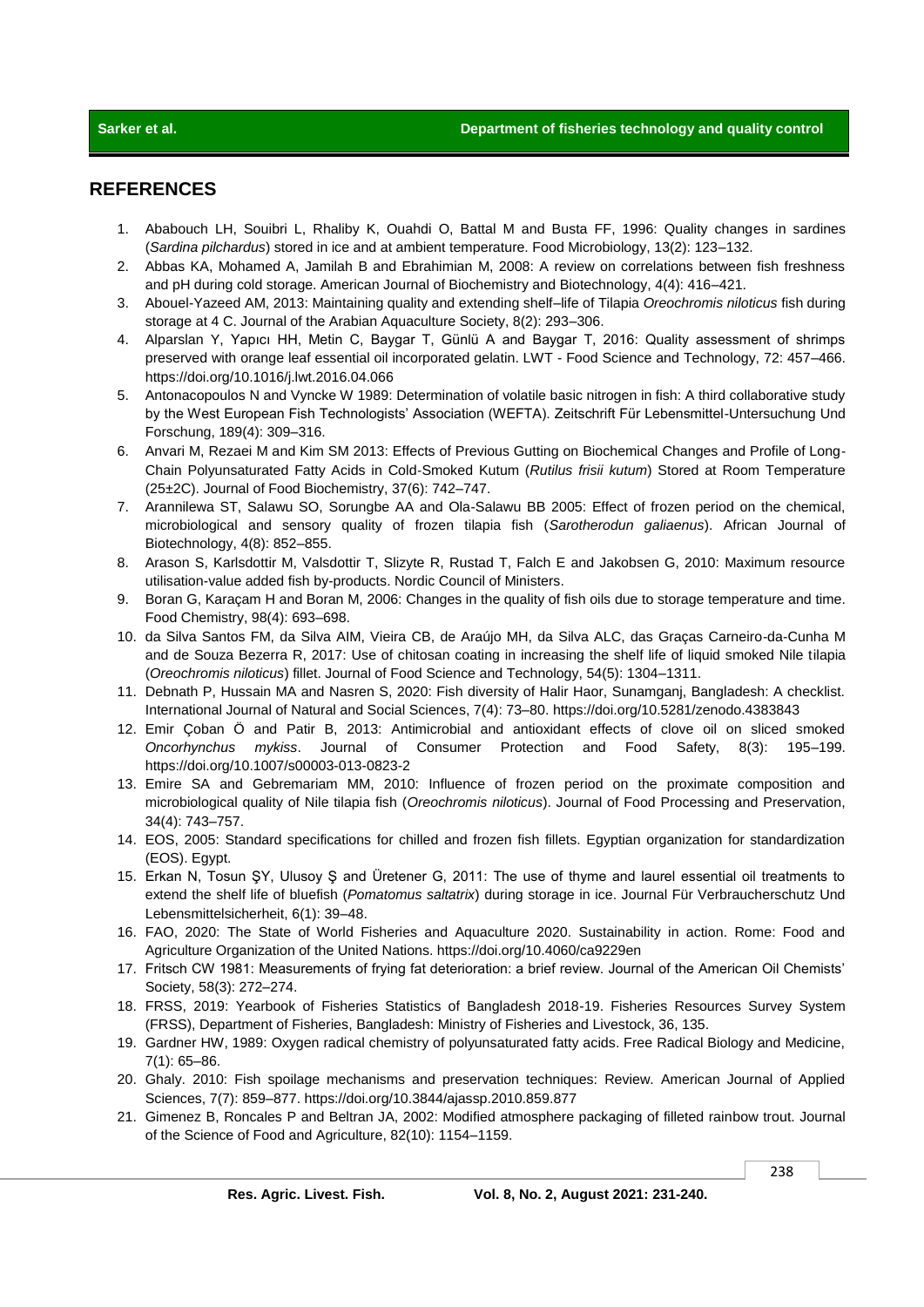# **Sarker et al. Department of fisheries technology and quality control**

- 22. Gökodlu N, özden özkan and Erkan N, 1998: Physical, chemical and sensory analyses of freshly harvested sardines (*Sardina pilchardus*) stored at 4 C. Journal of Aquatic Food Product Technology, 7(2): 5–15.
- 23. Goulas AE and Kontominas MG, 2007: Combined effect of light salting, modified atmosphere packaging and oregano essential oil on the shelf-life of sea bream (*Sparus aurata*): Biochemical and sensory attributes. Food Chemistry, 100(1): 287–296.
- 24. Hassoun A and Emir Çoban Ö, 2017: Essential oils for antimicrobial and antioxidant applications in fish and other seafood products. Trends in Food Science & Technology, 68: 26–36. https://doi.org/10.1016/j.tifs.2017.07.016
- 25. Hernández MD, López MB, Álvarez A, Ferrandini E, García BG and Garrido MD, 2009: Sensory, physical, chemical and microbiological changes in aquacultured meagre (*Argyrosomus regius*) fillets during ice storage. Food Chemistry, 114(1): 237–245.
- 26. Hu W, Batte MT, Woods T and Ernst S, 2012: Consumer preferences for local production and other value-added label claims for a processed food product. European Review of Agricultural Economics, 39(3): 489–510.
- 27. Huss HH, 1995: Quality and quality changes in fresh fish. FAO fisheries technical papers. Food and agriculture Organization of the United Nations, Denmark.
- 28. Hussain MA, Kabir ML, Sayeed MA, Mahbub-E-Elahi ATM, Ahmed MS and Islam MJ, 2018: Organochlorine pesticide residues and microbiological quality assessment of dried barb, *Puntius sophore*, from the northeastern part of Bangladesh. Fishes, 3(4): 44. https://doi.org/10.3390/fishes3040044
- 29. Hussain MA, Sumon TA, Mazumder SK, Ali MM, Jang WJ, Abualreesh MH, Sharifuzzaman SM, Brown CL, Lee HT, Lee EW and Hasan MT, 2021: Essential oils and chitosan as alternatives to chemical preservatives for fish and fisheries products: A review. Food Control, 129: 108244. https://doi.org/10.1016/j.foodcont.2021.108244
- 30. ICMSF, 1986: Microorganisms in Foods. Sampling for Microbiological Analysis: Principles and Scientific Applications. International Commission on Microbiological Specifications for Food (ICMSF). Toronto, Canada: University of Toronto Press.
- 31. ISO, 2005: ISO/TS 22004: Food safety management systems–Guidance on the application of ISO 22000. International Standards Organization, Geneva, Switzerland.
- 32. Jeya SR, Jeyasekaran G and Vijayalakshmi SK, 2005: Effect of vacuum packaging on the quality characteristics of seer fish (*Scomberomorus commersonii*) chunks during refrigerated storage. Journal of Food Science and Technology (Mysore), 42(5): 438–443.
- 33. Khalafalla FA, Ali FHM and Hassan ARHA, 2015: Quality improvement and shelf-life extension of refrigerated Nile tilapia (*Oreochromis niloticus*) fillets using natural herbs. Beni-Suef University Journal of Basic and Applied Sciences, 4(1): 33–40.
- 34. Kostaki M, Giatrakou V, Savvaidis IN and Kontominas MG, 2009: Combined effect of MAP and thyme essential oil on the microbiological, chemical and sensory attributes of organically aquacultured sea bass (*Dicentrarchus labrax*) fillets. Food Microbiology, 26(5): 475–482. https://doi.org/10.1016/j.fm.2009.02.008
- 35. Manthey M, Karnop G and Rehbein H, 1988: Quality changes of European catfish (*Silurus glanis*) from warm‐ water aquaculture during storage on ice. International Journal of Food Science & Technology, 23(1): 1-9.
- 36. Mei J, Ma X and Xie J, 2019: Review on natural preservatives for extending fish shelf life. Foods, 8(10): 490. https://doi.org/10.3390/foods8100490
- 37. Mohan Dey M, Rab MA, Paraguas FJ, Piumsombun S, Bhatta R, Ferdous Alam M and Ahmed M, 2005: Fish consumption and food security: a disaggregated analysis by types of fish and classes of consumers in selected Asian countries. Aquaculture Economics & Management, 9(1–2): 89–111.
- 38. Ojagh SM, Rezaei M, Razavi SH and Hosseini SMH, 2010: Effect of chitosan coatings enriched with cinnamon oil on the quality of refrigerated rainbow trout. Food Chemistry, 120(1): 193–198. https://doi.org/10.1016/j.foodchem.2009.10.006
- 39. Ola JB and Oladipo AE, 2004: Storage life of croaker (*Pseudotholitus senegalensis*) in ice and ambient temperature. African Journal of Biomedical Research, 7(1): 13– 17.
- 40. Olatunde OO and Benjakul S, 2018: Natural preservatives for extending the shelf-life of seafood: A revisit. Comprehensive Reviews in Food Science and Food Safety, 17(6): 1595–1612.
- 41. Ozogul Y, Yuvka İ, Ucar Y, Durmus M, Kösker AR, Öz M and Ozogul F, 2017: Evaluation of effects of nanoemulsion based on herb essential oils (rosemary, laurel, thyme and sage) on sensory, chemical and microbiological quality of rainbow trout (*Oncorhynchus mykiss*) fillets during ice storage. LWT - Food Science and Technology, 75: 677–684.